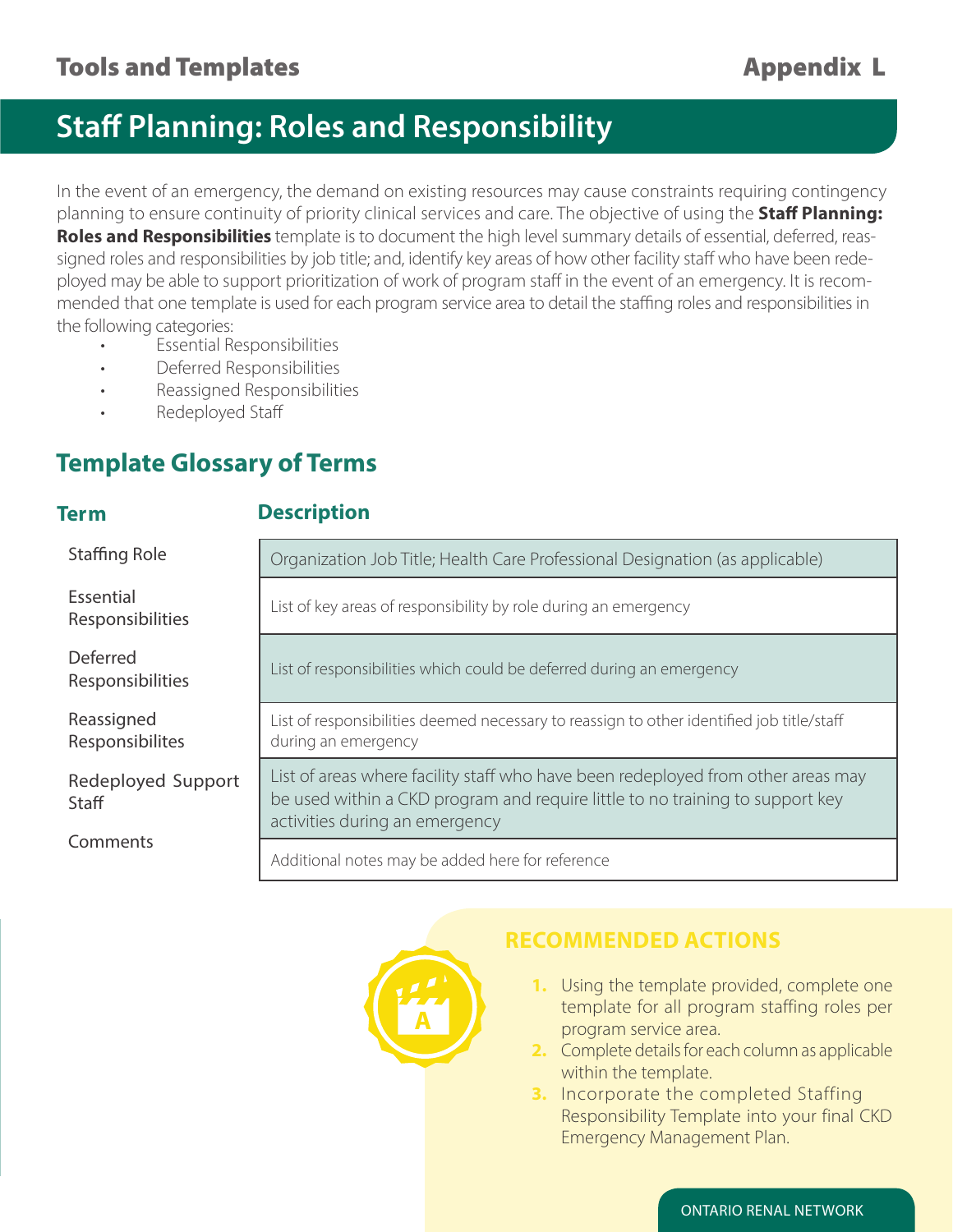# **Staff Planning: Roles and Responsibility**

Each program should develop templates based on local requirements. The example below is for educational purposes only.

| Facility Name: Hospital                                   |                                                                                                     |                                                                                 |                                                     |                                                                     | Program Area: <u>In-facility Hemodialysis Unit- North Tower</u>               |  |  |
|-----------------------------------------------------------|-----------------------------------------------------------------------------------------------------|---------------------------------------------------------------------------------|-----------------------------------------------------|---------------------------------------------------------------------|-------------------------------------------------------------------------------|--|--|
| <b>Key Roles and Responsibilities</b><br><b>Job Title</b> |                                                                                                     |                                                                                 |                                                     |                                                                     |                                                                               |  |  |
|                                                           | <b>Essential</b>                                                                                    | Deferred                                                                        | Reassigned                                          | Redeployed<br><b>Support Staff</b>                                  | Comments                                                                      |  |  |
| Program Manager                                           | Program leadership,<br>Staffing, scheduling of<br>resources required for<br>clinical care           | Routine administration<br>responsibilities                                      | N/A                                                 | Other Facility<br>Program Managers<br>may be assigned<br>to support |                                                                               |  |  |
| Registered Nurse                                          | Patient assessment &<br>triage, patient assignments,<br>medication administration,<br>documentation | Routine health<br>teaching;<br>Frequency of<br>assessment in stable<br>patients | Dressing changes; Vital<br>signs in stable patients | Patient registration                                                | May be required to move<br>resources to alternative sites<br>of care          |  |  |
| Dialysis Technologist                                     | Machine set up and<br>maintenance                                                                   | Routine preventative<br>maintenance                                             | Machine set up/prime                                | N/A                                                                 | May be required to move<br>dialysis equipment to<br>alternative sites of care |  |  |
| Social Worker                                             | Counselling and support<br>services for staff and<br>patients                                       | Coordination and<br>placement of patients                                       | N/A                                                 |                                                                     |                                                                               |  |  |
| Renal Dietician                                           | Dietary consultation and<br>education                                                               | Comprehensive<br>nutritional assessments<br>in stable patients                  | N/A                                                 | N/A                                                                 |                                                                               |  |  |
| Clerical Staff                                            | Patient registration; order entry as<br>required; communication support                             | Routine administrative<br>support functions                                     |                                                     | Communications<br>Support                                           |                                                                               |  |  |
| Volunteers                                                | Redirect patients and families                                                                      |                                                                                 |                                                     | Other volunteers<br>may be assigned<br>duties                       |                                                                               |  |  |